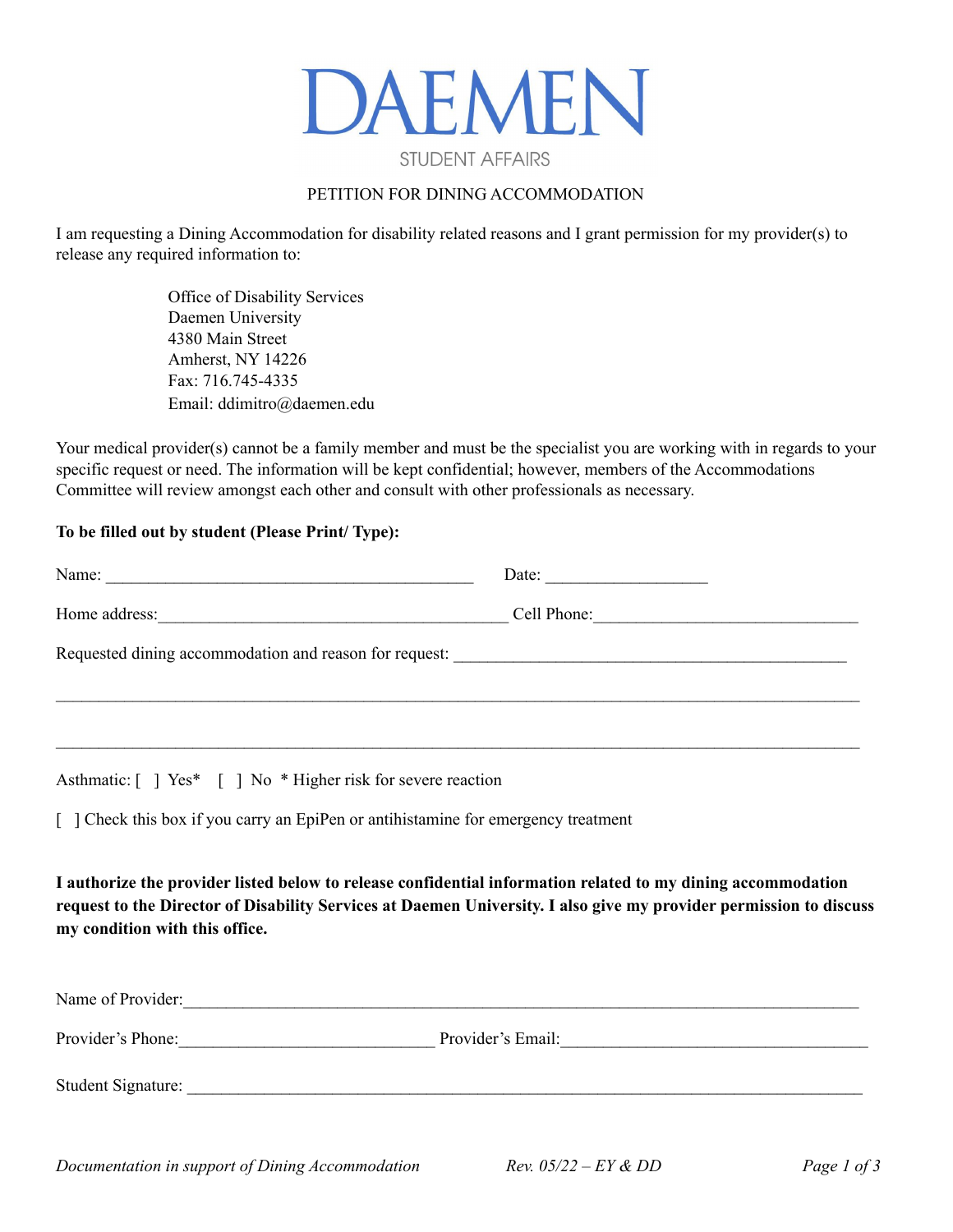

## PETITION FOR DINING ACCOMMODATION

**TO:** Health Care Professional

The above named student has indicated that you can provide supporting documentation and clarification of their disability related dining accommodations on Daemen University's Campus. Currently, all residential students are required to have the University meal plan. Currently, Daemen's Dining team of managers are committed to ensuring that students have access to the meal program whether they choose a vegetarian or vegan lifestyle or have a food allergy or intolerance.

The information you provide will be reviewed to determine and approve reasonable accommodations. Please be as detailed as possible. Thank you for your assistance with this matter.

## **You must submit all forms by mail, fax or email:**

Office of Disability Services Daemen University 4380 Main Street Amherst, NY 14226 Fax: 716.745-4335 Email: ddimitro@daemen.edu

### **To be completed by Health Care Provider (print/ type):**

| The information you provide on the next page will be reviewed to determine and approve necessary<br>accommodations. Please be as detailed as possible. Thank you for your assistance with this matter. By signing<br>below you verify that the information provided in this document is accurate and true. |  |
|------------------------------------------------------------------------------------------------------------------------------------------------------------------------------------------------------------------------------------------------------------------------------------------------------------|--|

| Health Care Provider Signature:                  | Date:                         |             |
|--------------------------------------------------|-------------------------------|-------------|
| License Number/ State:                           |                               |             |
| Documentation in support of Dining Accommodation | <i>Rev.</i> $05/22 - EY & DD$ | Page 2 of 3 |